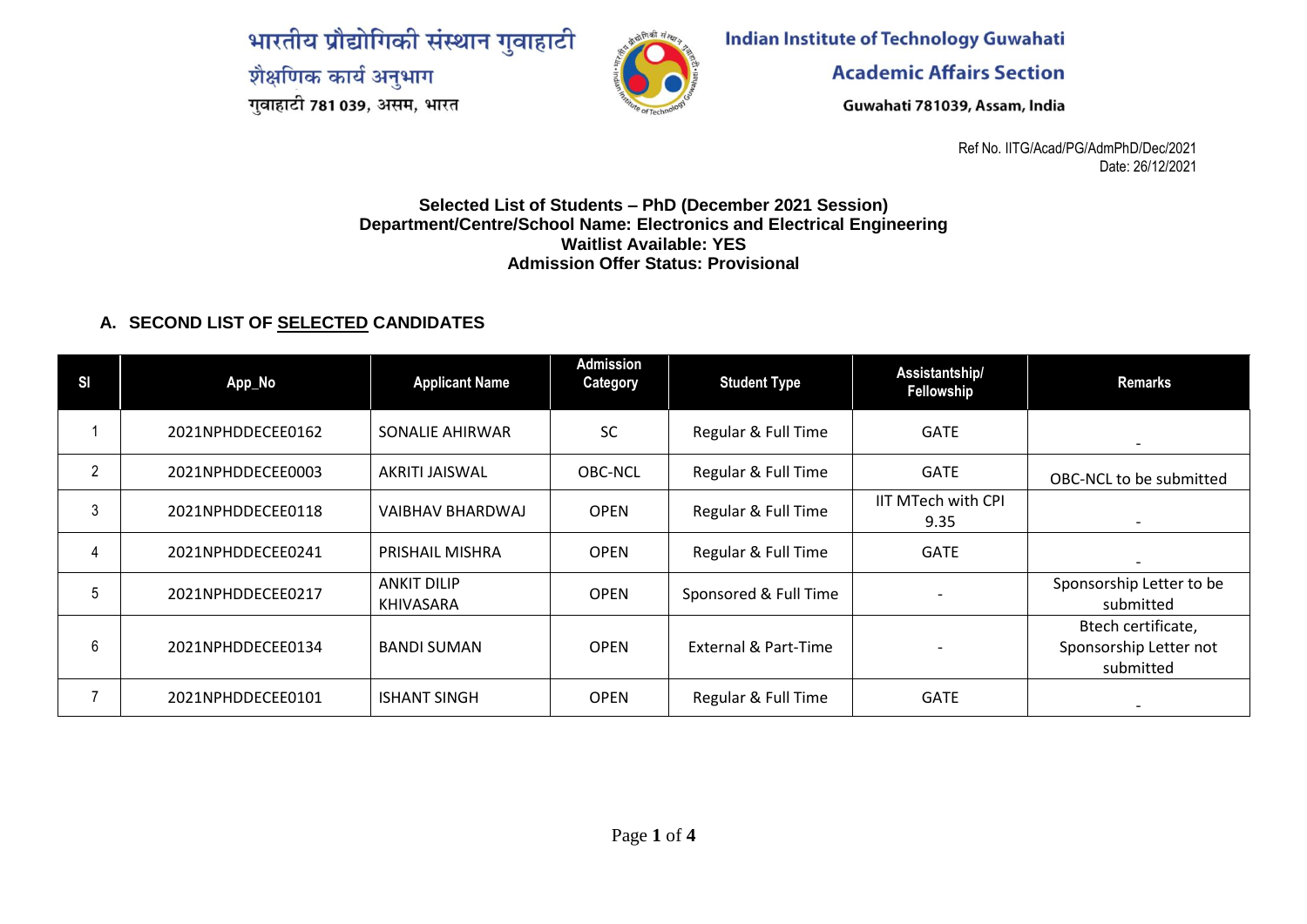## **B. FIRST LIST OF SELECTED CANDIDATES**

| SI             | <b>Application No</b> | <b>Applicant Name</b>                     | <b>Admission</b><br>Category | <b>Student Type</b> | Assistantship/<br>Fellowship | <b>Remarks</b>                                          |
|----------------|-----------------------|-------------------------------------------|------------------------------|---------------------|------------------------------|---------------------------------------------------------|
|                | 2021NPHDDECEE0046     | PHIDAKORDOR<br><b>SAHSHONG</b>            | <b>ST</b>                    | Regular & Full Time | <b>GATE</b>                  | <b>Btech Marksheet,</b><br>Certificate not<br>submitted |
| $\overline{2}$ | 2021NPHDDECEE0095     | <b>RAJASHEKHAR</b>                        | S <sub>T</sub>               | Regular & Full Time | GATE                         |                                                         |
| $\mathsf{3}$   | 2021NPHDDECEE0147     | <b>SANCHARI DAS</b>                       | <b>SC</b>                    | Regular & Full Time | GATE                         | <b>MTech certificate not</b><br>submitted               |
| 4              | 2021NPHDDECEE0214     | PRERNA CHAUDHARY                          | <b>SC</b>                    | Regular & Full Time | <b>GATE</b>                  |                                                         |
| 5              | 2021NPHDDECEE0024     | <b>BALENDRA</b>                           | OBC-NCL                      | Regular & Full Time | GATE                         | MTech certificate not<br>submitted                      |
| 6              | 2021NPHDDECEE0207     | <b>BISWANATH PAUL</b>                     | OBC-NCL                      | Regular & Full Time | <b>GATE</b>                  |                                                         |
| 7              | 2021NPHDDECEE0036     | DIBASKAR BISWAS                           | <b>EWS</b>                   | Regular & Full Time | <b>GATE</b>                  | Fresh EWS certificate to<br>be submitted                |
| 8              | 2021NPHDDECEE0298     | NIDHEE BHUWAL                             | Open                         | Regular & Full Time | <b>GATE</b>                  |                                                         |
| 9              | 2021NPHDDECEE0135     | <b>FAISAL ZEESHAN</b>                     | Open                         | Regular & Full Time | <b>GATE</b>                  |                                                         |
| 10             | 2021NPHDDECEE0188     | <b>SOURABH SUNIL</b><br><b>BHANDARKAR</b> | Open                         | Regular & Full Time | GATE                         |                                                         |
| 11             | 2021NPHDDECEE0137     | <b>VIVEK KUMAR SHUKLA</b>                 | Open                         | Regular & Full Time | GATE                         |                                                         |
| 12             | 2021NPHDDECEE0069     | AJAY KUMAR SAHU                           | Open                         | Regular & Full Time | <b>GATE</b>                  |                                                         |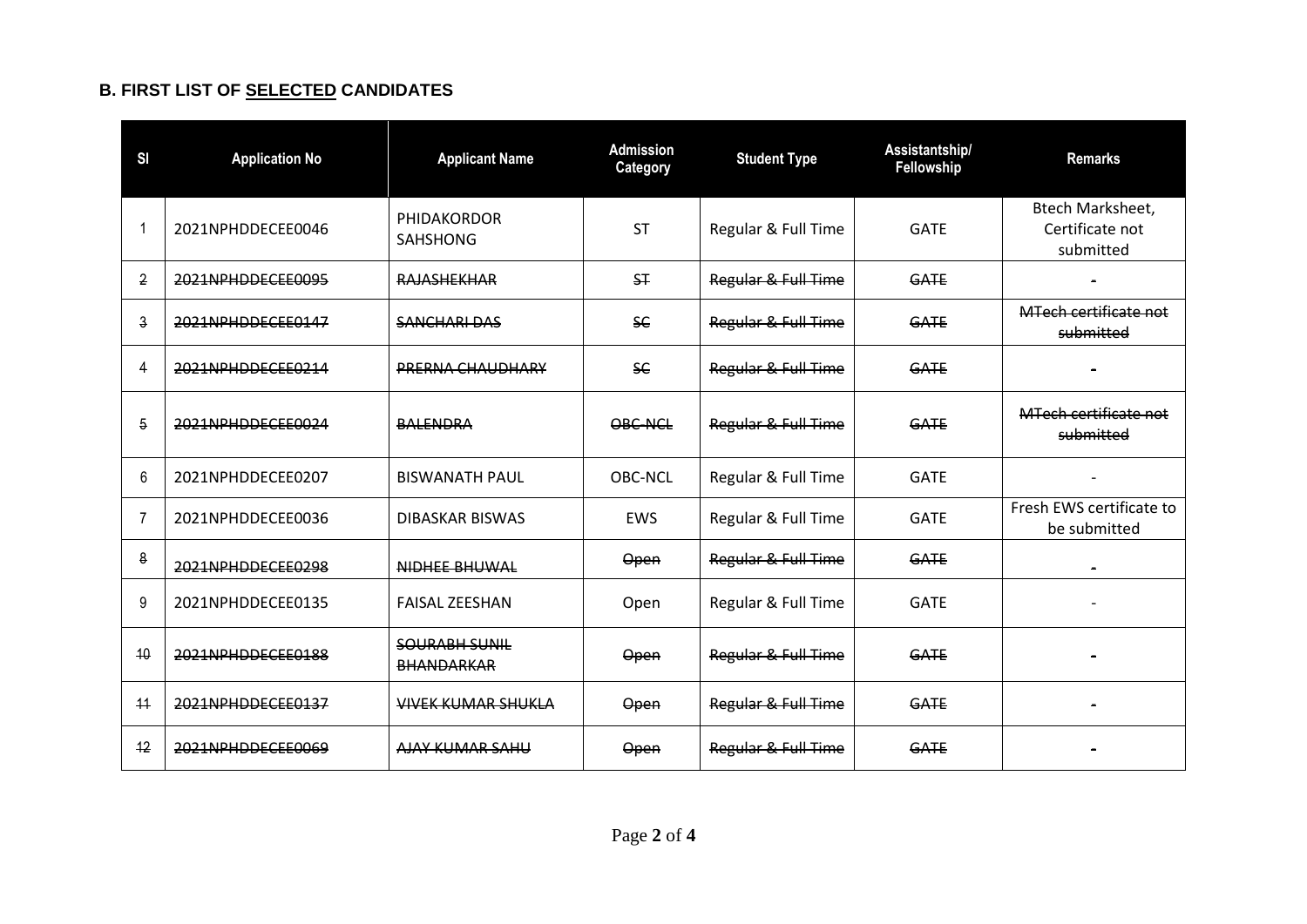| 13 | 2021NPHDDECEE0009 | <b>MUNEEB MUSHTAQ</b><br><b>SHEIKH</b>      | Open | Regular & Full Time | <b>GATE</b> |                                                  |
|----|-------------------|---------------------------------------------|------|---------------------|-------------|--------------------------------------------------|
| 14 | 2021NPHDDECEE0253 | <b>SURYA SHEKHAR</b>                        | Open | Regular & Full Time | <b>GATE</b> |                                                  |
| 15 | 2021NPHDDECEE0169 | <b>HARIPRIYA R S</b>                        | Open | Regular & Full Time | <b>GATE</b> |                                                  |
| 16 | 2021NPHDDECEE0002 | <b>SRIKIREDDY DHANUNJAY</b><br><b>REDDY</b> | Open | Regular & Full Time | <b>GATE</b> | MTech marksheet not<br>submitted                 |
| 17 | 2021NPHDDECEE0290 | <b>PRANAV CHOKKARA</b>                      | Open | Regular & Full Time | <b>GATE</b> | MTech marksheet,<br>certificate not<br>submitted |
| 48 | 2021NPHDDECEE0301 | <b>SWATI PRIYA</b>                          | Open | Regular & Full Time | <b>GATE</b> |                                                  |